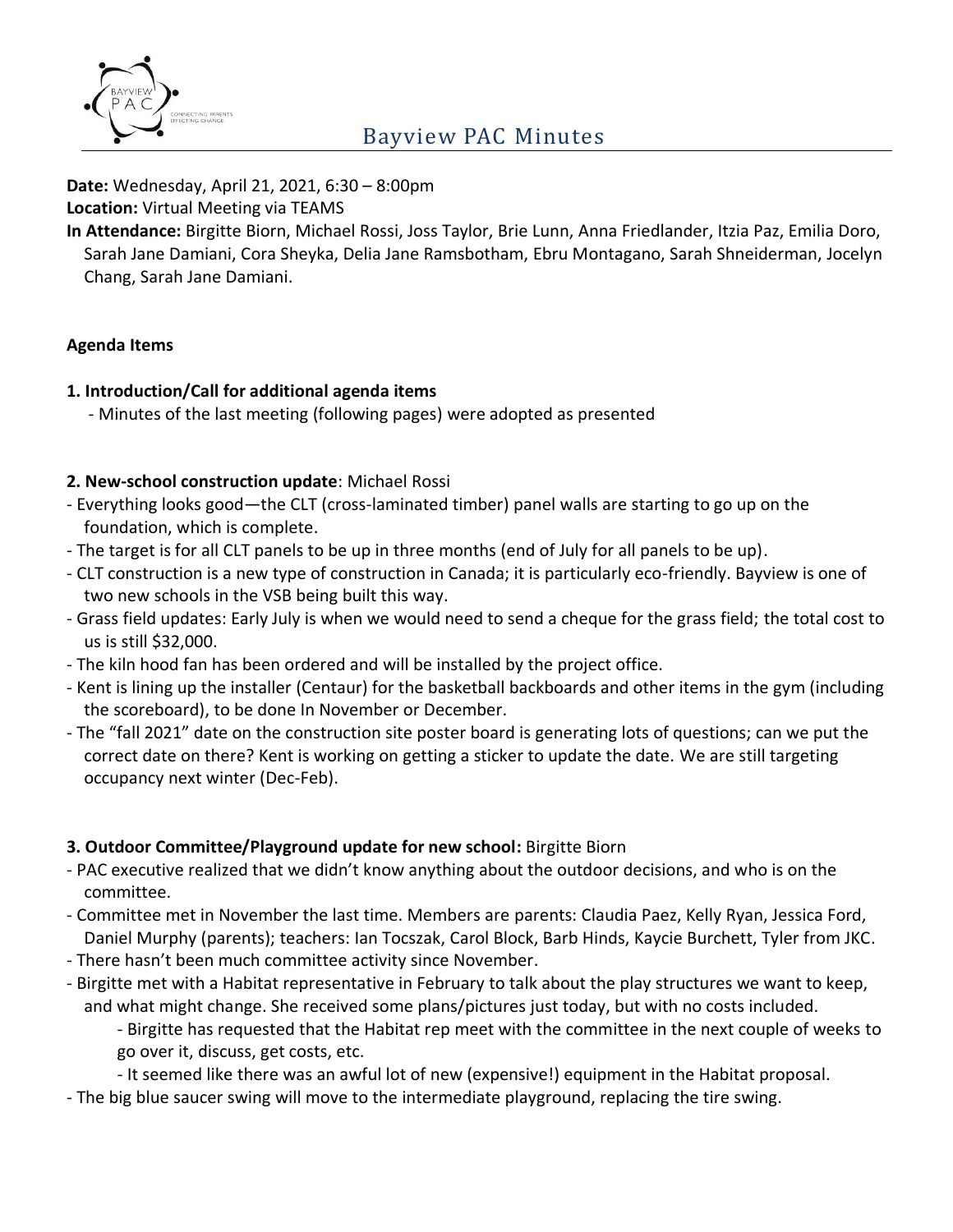

- The way the primary playground was initially designed, the majority of it wasn't accessible for people with any mobility challenges, so the committee is looking at how to redesign it.
- Michael and Birgitte will go on-site soon, to have a look at what the front area looks like now. There's a change of grade to be dealt with.

### **4. New-school fundraising update:** Brie Lunn

- As of the end of March, the PAC's online school account has \$109,422 from fundraising activities.
- A few donations have come in since February; \$8730 for the scoreboard came from Westgroup properties (they will want us to take a photo of their rep with the scoreboard); BMO sent a \$5,000 donation.
- The readathon raised \$7,250, and the woman who runs it has been great to work with. There was some staff confusion at first about when to start the reading, but now the classes have their maps up and are reading for their readathon time. The teachers are loving it—extra motivation for reading. One teacher was wondering how much money the readathon company makes from it; they take 15% of the total, which covers staffing, Paypal fees, etc.
- Fundraiser total is now at about \$172,000

## **5. Principal's update:** Birgitte Biorn

- Covid updates: our school was in Vancouver's first round of staff vaccinations, and most staff were so happy and grateful. In addition to school staff, JKC staff is also eligible because they are at our site, as well as custodial staff and bus drivers, who are going this weekend for their shots.
- We are still giving lots of reminders to kids about covid protocols--not sharing food, etc. They are doing their best.
- Staff really appreciate the portable microphones purchased by PAC; they work very well.
- We went back to having the kids line up to get on the buses, after having relaxed that a bit in the bad weather. This helps tighten up the following of protocol—they board from back seats to front.
- Student leadership is on hold, because it crosses cohorts and was meeting in QE—that's two protocol problems. We will pick it up in September.
- We will have a Vancouver Coastal Health webinar tomorrow with Dr. Alexandra Choi, who is the medical health officer for VSB.
- We haven't had any school-related exposures requiring letters, which is very fortunate.
- In a number of other schools, they have been struggling with large numbers of staff absenteeism, but we haven't had any. We are very fortunate this way, so far, for whatever reasons.
- Thank you, parents, for continuing to remind kids to do health checks and be careful of any signs of sickness, and for coming quickly to pick up when there's any call from school about sick kids.
- We recently got a new student with accessibility needs (wheelchair), and realized that the west play field isn't accessible to him. The district has assessed this, and is being very responsive about getting work done to fix the situation.
- This year we are focusing on anti-racism, and recently formed a "JEDI team": Justice, Equity, Diversity, Inclusion. Our pro-D day this Monday will be on this topic, especially how to educate ourselves in order to transfer this to the classroom.
- Enrolment is about the same for next year. We should have two mostly full K classes.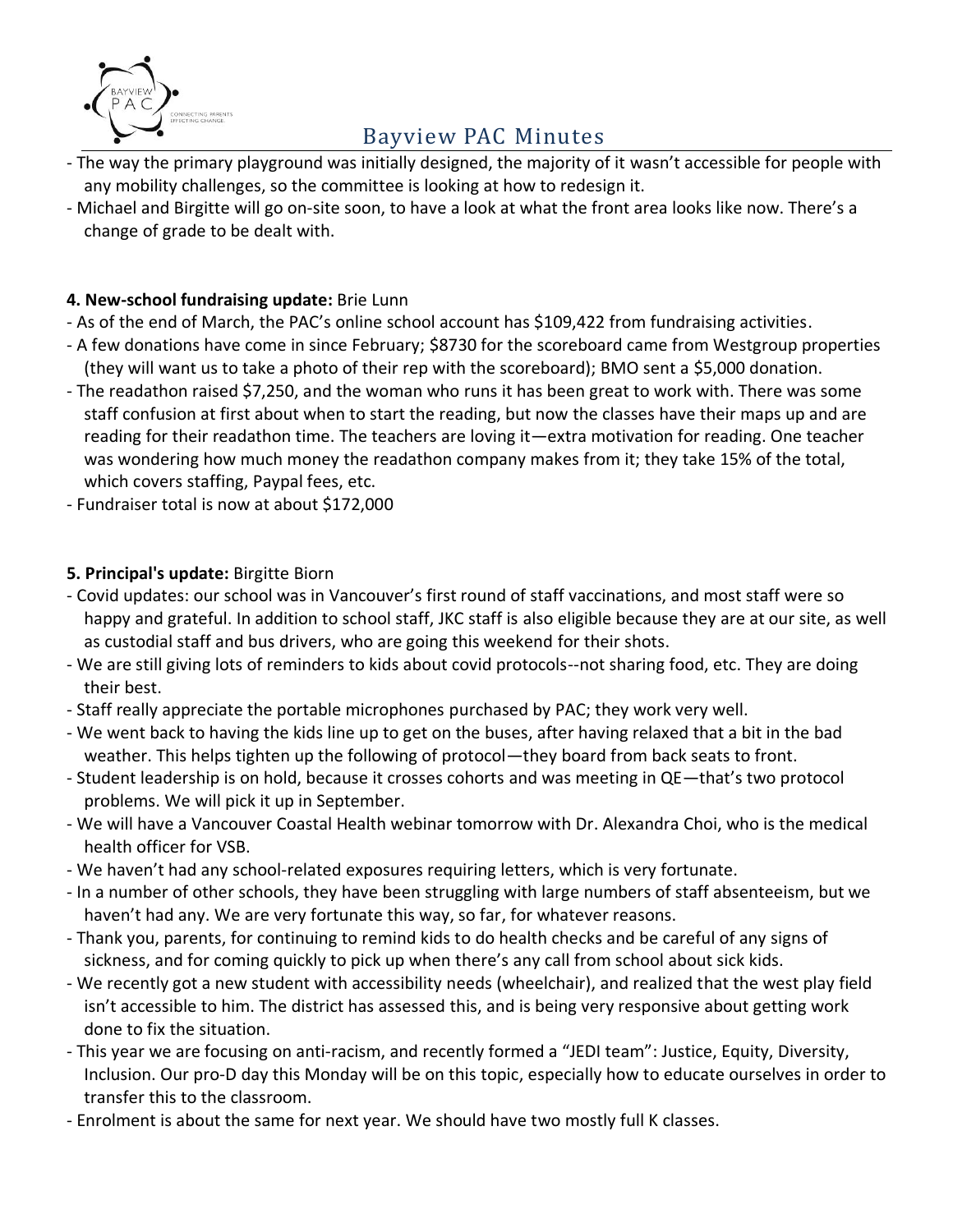

- Ms Cassie has arranged for an Indigenous author to come present to various classes.
- FSA results are in.
- Only 7 parents from grades 4 and 7 have completed the learning results survey.
- Various classes will be involved in virtual workshops with the Children's Festival. This was funded by an Arts Starts grant, and organized by Ms Taylor.
- Reminder: Saleema Noon sessions will be May 10 and 11, including the parent portion.
- We're looking at setting the calendar for next year, and how the school day is structured. We would like feedback from the kids regarding the two half-hour breaks (instead of a shorter recess and longer lunch). - Joss had missed the fact that recess is now the same length as lunch. She realized that she needs to pack lunches differently, because they don't have time to eat—they need a larger snack. But they like having a longer recess, to not run out of time to play.

- Students eat during instructional time, so the half-hour lunch is all outside time. Primaries eat when they come in from play time. Some intermediates are eating between recess and lunch.

#### **6. Teachers' updates**: Ebru Montagano

- Div 10: We have read for 70 minutes already, so we have 870 minutes left. Next stop is Banff. Preliminary planning for class platter is underway. Our theme is "We love our Earth, it's our home."
- Div. 1, Ms B: thank you to PAC for the reading fundraiser. We have read 92 minutes so far, and are approaching Banff as well. We are working on a draft design for the platter. We have been having Indigenous experiences with short stories and animations and documentaries from Reel to Reel festival. We will enjoy the Monique Gray Smith visit on May 3.
- Div 12, Ms Lao: We have adopted the unicorn as our readathon character. We have read 100 minutes so far, and currently are in Alberta. We are learning about spring and creating spring art.
- Mre T div 2: We are studying Ancient Greece and doing literature circles
- Ms Taylor: The kids excited to see our progress across the country in the readathon. We have planted our puds in tubs, onions, poppies, and garlic outside; wildflowers inside. We are enjoying the earth and spending lots of time outside observing nature. Kids were especially interested by the edible dandelions.
- Ms Linton, div 7: We will be in Banff this morning for the readathon. We are continuing to learn about chum salmon fry, and creating books about them with the book creator app. Wil l release salmon on evening of May 5. Learning about coast Salish people and their connection with the ocean environment. Lots of relevant art projects. Telling time, learning division.
- Ms Kochan, div 11: We are learning about the Ice Age, and the classroom feels like we are in the Ice Age. We're amazed at how much our class raised with the readathon. The Magic Tree House books are our favourites; the next adventure is on the moon, so we will learn about space and the moon. Any large boxes that can be used for rocket ships would be welcome.
- PE: Ms Hinds is taking advantage of the weather to do disc golf, which the students are enjoying. She is hoping to do track and field next.
- -Div 3 Ms Montagano: We are studying Indigenous legends and legends from other cultures; we will soon write our own legends. Andy Everson, an Indigenous local artist, will do a virtual visit on Friday. He helped design the Canucks logo, and also creates Indigenous/Star Wars art.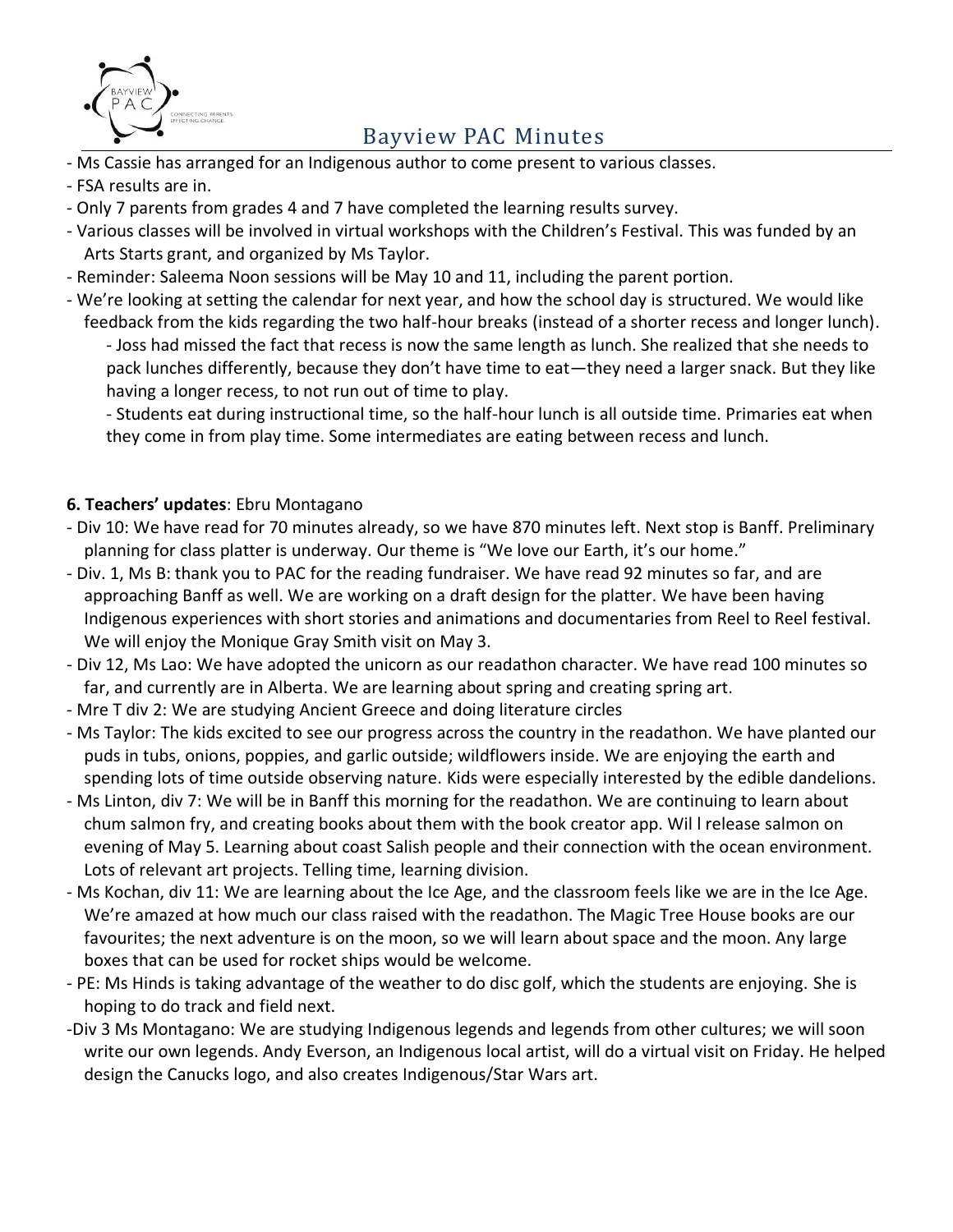

### **7. Treasurer's update:** Emilia Doro

- Regular account: \$19877.89
- \$56,597 set aside for the new school in term deposits
- Gaming account: \$6000
- Purdy's Easter chocolates sales totaled \$2000 of chocolate, yielding a \$478.67 donation to Bayview.
- Yuka and Emilia often think about fun options for recess breaks. Perhaps nets and rackets for badminton and for volleyball. Emilia has asked Barb Hinds to inquire with sources about how much we'd need. Perhaps \$500 for miscellaneous play equipment? This amount was approved by attendees.

### **8. Plant sale update:** Itzia Paz

- The sale has been quite chaotic. It has been hard to source the plants and organize delivery and communicate with everyone about changes to orders, availability difficulties, etc. We would need more volunteers, with specific tasks, to make it manageable.
- About 1/3 of the plants were given as a donation by one of the suppliers.
- A lot of passersby were interested in the sale when we had the plants out for pickup.
- Some of the annuals in our orders are sold out at the suppliers.
- All is fine with the hanging baskets. Itzia might have to make two trips; all will be stored at Kelly's yard, which she has kindly offered for holding the stock.
- We will have to do an in-depth debrief when the sale is done.
- The pre-sale complicated things; when we are out from under covid restrictions, we could have onsite sales and cash, which would simplify it considerably.
- Normally, Itzia could go in person to the nurseries to pick out plants, but she can't now, so we have ended up with some subpar stock.
- It will also be best to have only one pickup date, as there has been confusion about what was ordered for when, and what was in which order.

### **9. May Dine and Donate fundraisers:** Joss Taylor

- These have been fun and quite successful. Double D in March; Olympia Pizza in April. Both restaurants got more orders than they had expected, but would be happy to do it again.
- Each raised about \$300, and Double D made a \$200 donation on top of that.
- May 1: Nook Pasta Room. This is prepared sauces, pasta, etc., at their retail location, to take home and cook. Food can be ordered ahead of time, and they will give back 20% of any orders picked up on Saturday May 1, between 3:30 and 6:30. It could make a good mother's day meal.
- We're looking for a fourth restaurant, to do one more event in June. We have sent letters to Nuba, East is East, Castaway, and Las Margaritas so far. Any additional suggestions would be welcome.
- Sarah has a question/suggestion: we loved these, but it was very busy, and had to wait quite a long time for the food. Maybe in the future stagger the ordering times in some way, to avoid overwhelming the restaurants.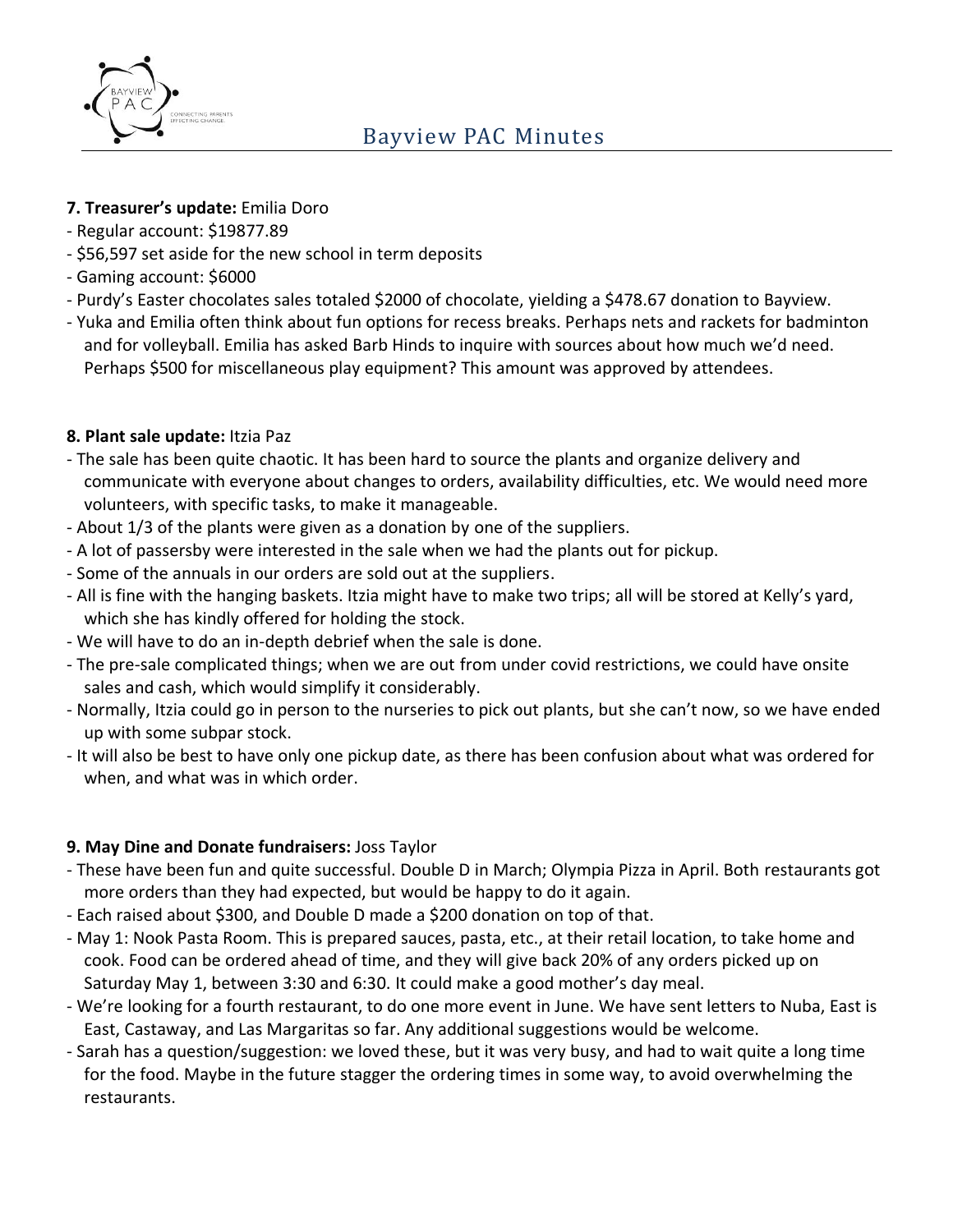

- Joss plans to let the restaurants know in advance to expect a sudden surge in volume, and to be realistic with customers about how long it's going to take for the food to be ready.

- Suggestion from Sarah Shneiderman: Hitoe Sushi on 4<sup>th</sup>. They do catering, so are used to doing volume. Maybe do a pre-set platter or two? Sarah can ask them; Joss will send her the letter template.

### **10. Sports Day options:** Emilia Doro

- With covid, we can't have a traditional sports day with all the kids and parents wandering around the field.
- Perhaps do sports-day-type activities during PE class (e.g., sack races, etc.), followed by chips and freezies, to make the day feel special.
- Sports day is usually before the May long weekend, but we can schedule as needed. There is already a budget item for the refreshments.
- Birgitte will mention this in tomorrow's staff meeting. It can be done with cohorts (a couple of classes together).
- Remember that freezies need a lot of time to freeze completely!

#### **11. Class platters and gala-substitute event:** Emilia Doro

- Teachers have received their platters, and are on their way with designs.
- May Dalgliesh picked up the platters and supplies for us, in Surrey.
- Yuka and Emilia will help the kids with platter painting.
- This year we will do a raffle instead of an auction; we will see how well it does as a fundraiser.
- Deadline for platter painting is May 10
- We are thinking about doing some type of online gala-type event: trivia night; takeout meetup; raffle drawing; small auction, etc. We need volunteers if this is to happen—if you know anybody who would be interested, put them in touch with the PAC.
- Birgitte's oldest goes to West Point Grey Academy; we have never gone to their gala, but this year attended their virtual gala. They had an emcee running a program: videos with history of school, student performances, a few delivery meals to choose from delivered to the house. The program was running live, and taking donations; there was a social part at the end, on a platform called Givergy for the auction/donation part.
- Just putting this out there in case anyone wants to take it up.

### **12. Grade 7 leaving ceremony and related activities:** Joss Taylor

- Are there any allowable activities for a leaving ceremony? Last year nothing was allowed at the school, so the grade 7 parents organized an unofficial activity in the park.
- This year we are allowed to have a ceremony at the school. We traditionally don't do anything too elaborate. It will be just the grade 7s, and maybe any grade 6s in their cohort. We will confer certificates; maybe stream it on Teams for parents/families to observe. We could offer something like individual pizzas and drinks. June 22 is a possible date.
- PAC has a budget for leaving ceremony, so we can fund food/drinks.
- We are looking into some way to do a beach day(s).